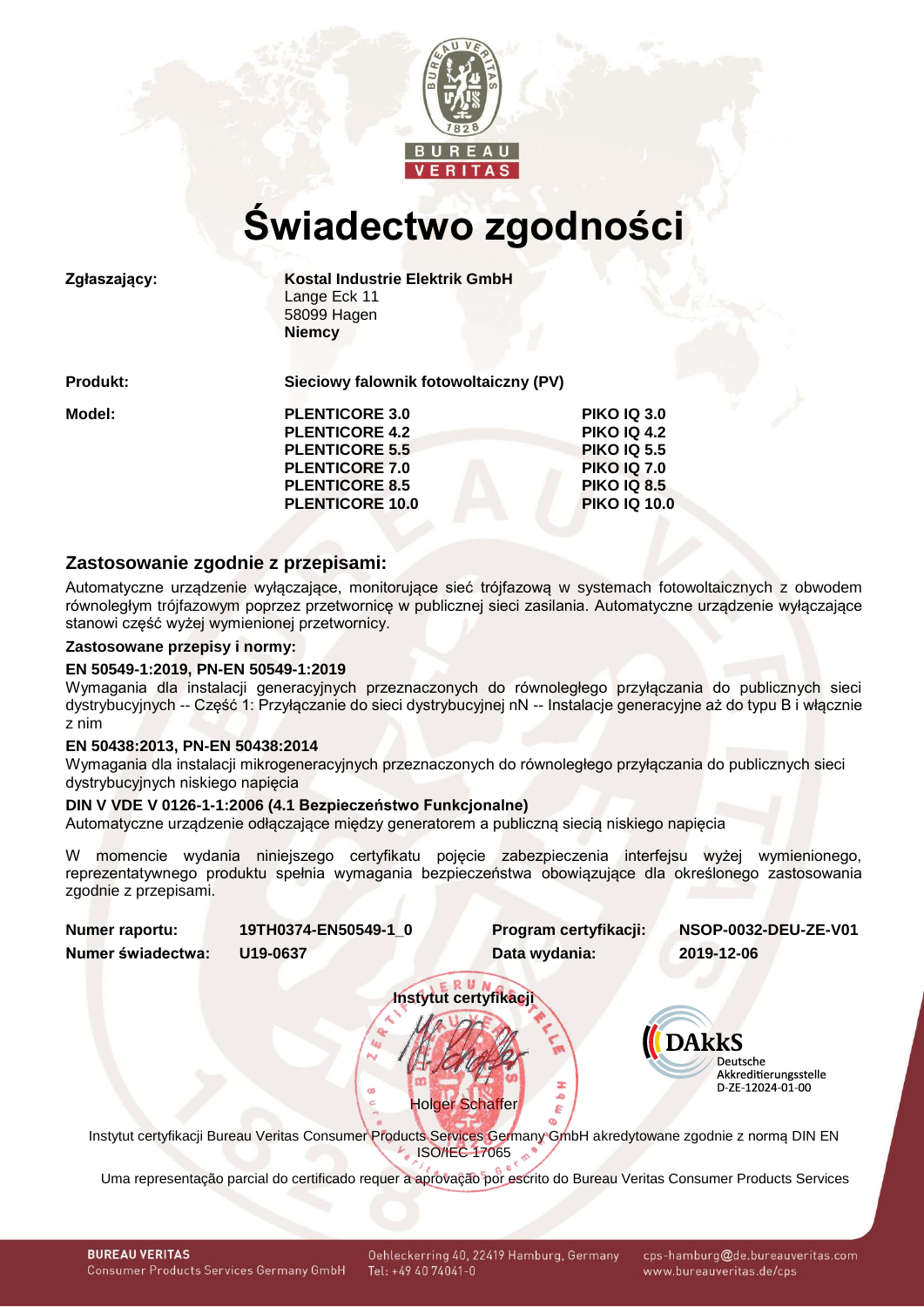

| <b>Appendix</b>                                                                                                                                                                             |                                                                          |                     |                    |                    |  |  |  |
|---------------------------------------------------------------------------------------------------------------------------------------------------------------------------------------------|--------------------------------------------------------------------------|---------------------|--------------------|--------------------|--|--|--|
| Extract from test report according to EN 50549-1<br>Nr. 19TH0374-EN50549-1_0                                                                                                                |                                                                          |                     |                    |                    |  |  |  |
| Type Approval and declaration of compliance with the requirements of EN 50549-1.                                                                                                            |                                                                          |                     |                    |                    |  |  |  |
| Manufacturer / applicant:                                                                                                                                                                   | Kostal Industrie Elektrik GmbH<br>Lange Eck 11<br>58099 Hagen<br>Germany |                     |                    |                    |  |  |  |
| <b>Micro-generator Type</b>                                                                                                                                                                 | Grid-tied photovoltaic inverter                                          |                     |                    |                    |  |  |  |
|                                                                                                                                                                                             | PLENTICORE 3.0                                                           | PLENTICORE 4.2      | PLENTICORE 5.5     | PLENTICORE 7.0     |  |  |  |
| MPP DC voltage range [V]                                                                                                                                                                    | 180 - 720                                                                | 180 - 720           | $225 - 720$        | 290 - 720          |  |  |  |
| Input DC voltage range [V]                                                                                                                                                                  | 180 - 1000                                                               | 180 - 1000          | 225 - 1000         | 290 - 1000         |  |  |  |
| Input DC current [A]                                                                                                                                                                        |                                                                          | 2x 13,0             |                    | 3x 13,0            |  |  |  |
| <b>Output AC voltage [V]</b>                                                                                                                                                                |                                                                          | 3N~, 400V, 50Hz     |                    |                    |  |  |  |
| <b>Output AC current [A]</b>                                                                                                                                                                | 4,33                                                                     | 6,74                | 8,82               | 11,23              |  |  |  |
| <b>Output power [VA]</b>                                                                                                                                                                    | 3000                                                                     | 4200                | 5500               | 7000               |  |  |  |
|                                                                                                                                                                                             |                                                                          |                     |                    |                    |  |  |  |
|                                                                                                                                                                                             | PLENTICORE 8.5                                                           | PLENTICORE 10.0     |                    |                    |  |  |  |
| MPP DC voltage range [V]                                                                                                                                                                    | 345 - 720                                                                | 405 - 720           |                    |                    |  |  |  |
| Input DC voltage range [V]                                                                                                                                                                  | 345 - 1000                                                               | 405 - 1000          |                    |                    |  |  |  |
| Input DC current [A]                                                                                                                                                                        | 3x 13,0                                                                  |                     |                    |                    |  |  |  |
| <b>Output AC voltage [V]</b>                                                                                                                                                                |                                                                          | 3N~, 400V, 50Hz     |                    |                    |  |  |  |
| <b>Output AC current [A]</b>                                                                                                                                                                |                                                                          |                     |                    |                    |  |  |  |
| <b>Output power [VA]</b>                                                                                                                                                                    |                                                                          |                     |                    |                    |  |  |  |
|                                                                                                                                                                                             |                                                                          |                     |                    |                    |  |  |  |
|                                                                                                                                                                                             | <b>PIKO IQ 3.0</b>                                                       | <b>PIKO IQ 4.2,</b> | <b>PIKO IQ 5.5</b> | <b>PIKO IQ 7.0</b> |  |  |  |
| MPP DC voltage range [V]                                                                                                                                                                    | 180 - 720                                                                | 180 - 720           | 225 - 720          | 290 - 720          |  |  |  |
| Input DC voltage range [V]                                                                                                                                                                  | 180 - 1000                                                               | 180 - 1000          | 225 - 1000         | 290 - 1000         |  |  |  |
| Input DC current [A]                                                                                                                                                                        |                                                                          | 3x 13,0<br>2x 13,0  |                    |                    |  |  |  |
| Output AC voltage [V]                                                                                                                                                                       | 3N~, 400V, 50Hz                                                          |                     |                    |                    |  |  |  |
| <b>Output AC current [A]</b>                                                                                                                                                                | 4,33                                                                     | 6,74                | 8,82               | 11,23              |  |  |  |
| <b>Output power [VA]</b>                                                                                                                                                                    | 3000                                                                     | 4200                | 5500               | 7000               |  |  |  |
|                                                                                                                                                                                             |                                                                          |                     |                    |                    |  |  |  |
|                                                                                                                                                                                             | <b>PIKO IQ 8.5</b>                                                       | <b>PIKO IQ 10.0</b> |                    |                    |  |  |  |
| MPP DC voltage range [V]                                                                                                                                                                    | 345 - 720                                                                | 405 - 720           |                    |                    |  |  |  |
| Input DC voltage range [V]                                                                                                                                                                  | 345 - 1000                                                               | 405 - 1000          |                    |                    |  |  |  |
| Input DC current [A]                                                                                                                                                                        | 3x 13,0                                                                  |                     |                    |                    |  |  |  |
| <b>Output AC voltage [V]</b>                                                                                                                                                                | 3N~, 400V, 50Hz                                                          |                     |                    |                    |  |  |  |
| <b>Output AC current [A]</b>                                                                                                                                                                | 13,63                                                                    | 16,04               |                    |                    |  |  |  |
| <b>Output power [VA]</b>                                                                                                                                                                    | 8500                                                                     | 10000               |                    |                    |  |  |  |
| <b>Firmware version</b>                                                                                                                                                                     | $FW = 01.40 / PAR = 03.19$                                               |                     |                    |                    |  |  |  |
| <b>Measurement period:</b>                                                                                                                                                                  | 2019-08-02 to 2019-11-07                                                 |                     |                    |                    |  |  |  |
| Description of the structure of the power generation unit:<br>The power generation unit is equipped with a PV and line-side EMC filter. The power generation unit has no galvanic isolation |                                                                          |                     |                    |                    |  |  |  |
|                                                                                                                                                                                             |                                                                          |                     |                    |                    |  |  |  |

between DC input and AC output. Output switch-off is performed with single-fault tolerance based on two series-connected relays

in each line and neutral. This enables a safe disconnection of the power generation unit from the network in case of error.